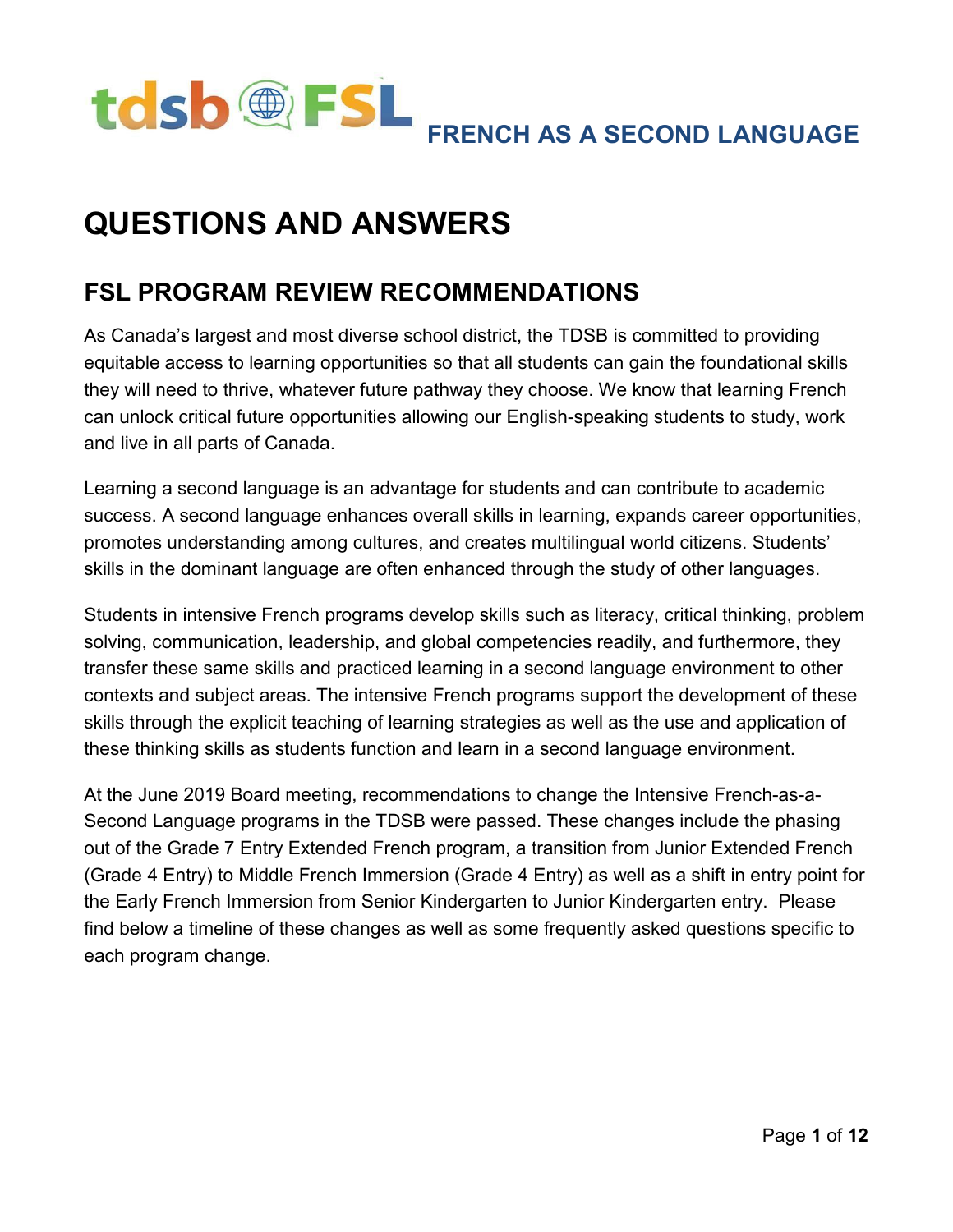

### **Table of Contents**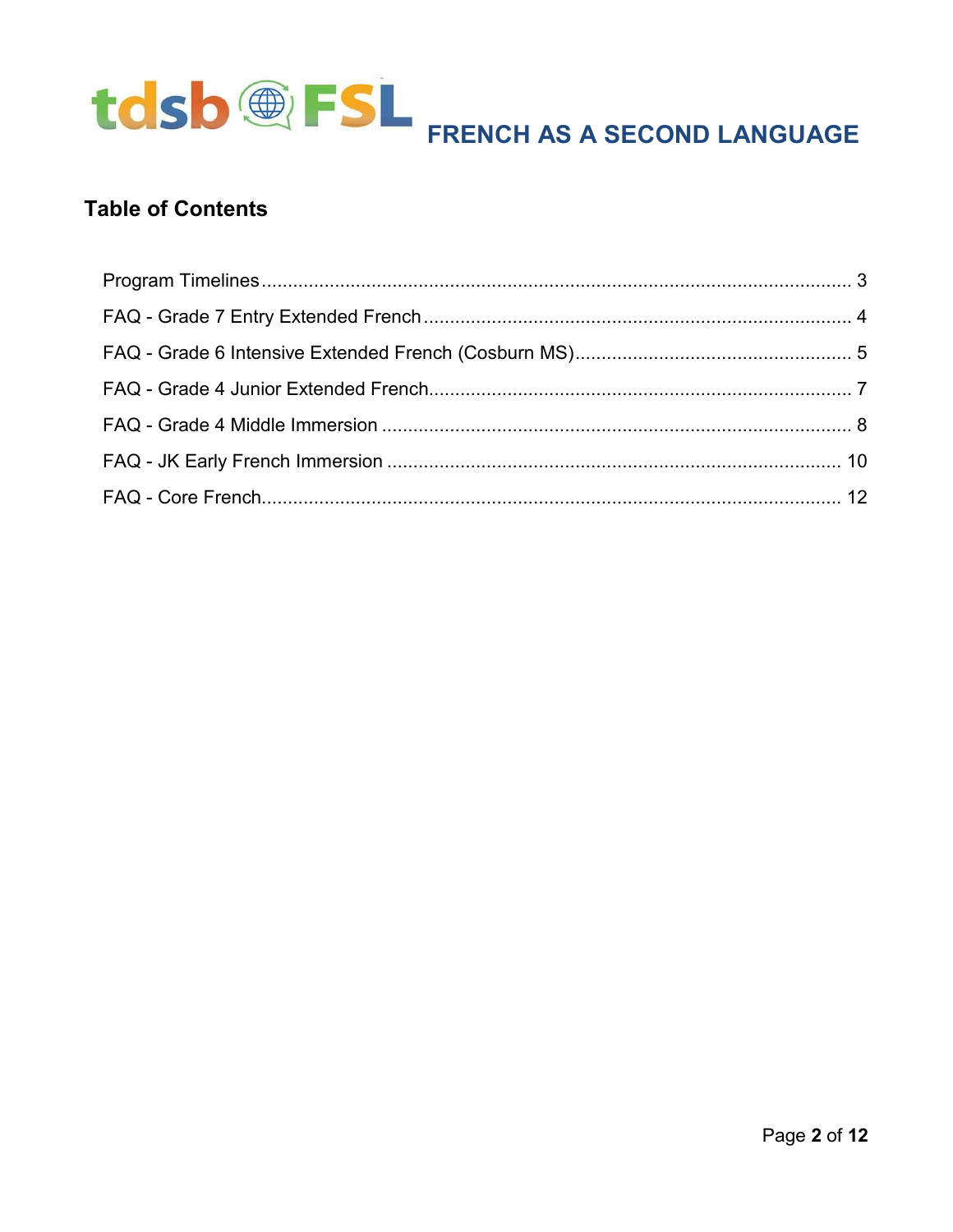

### <span id="page-2-0"></span>**Program Timelines**

### **PHASING OUT OF PROGRAMS**

| Program                                  | <b>Final Entry Class</b><br><b>Begins</b> | <b>Final Cohort Graduates</b><br><b>Elementary Panel</b> |
|------------------------------------------|-------------------------------------------|----------------------------------------------------------|
| Junior Extended French (Gr. 4 Entry)     | September 2020                            | <b>June 2025</b>                                         |
| Extended French (Gr. 7 Entry)            | September 2020                            | <b>June 2022</b>                                         |
| Cosburn Intensive Extended (Gr. 6 Entry) | September 2020                            | <b>June 2023</b>                                         |

**Note:** French Immersion only in schools (elementary and secondary) by 2029.

### **CHANGE IN ENTRY POINT TO EARLY FRENCH IMMERSION**

| SK Early French Immersion | Final Entry at SK September 2022        |
|---------------------------|-----------------------------------------|
| JK Early French Immersion | <b>First Entry at JK September 2022</b> |

| Year of Birth | <b>Application Year</b> | <b>Entry Grade</b> | <b>Entry Year</b> |
|---------------|-------------------------|--------------------|-------------------|
| 2015          | 2019                    | <b>SK</b>          | 2020              |
| 2016          | 2020                    | <b>SK</b>          | 2021              |
| *2017         | 2021                    | JK                 | 2022              |
| *2018         | 2022                    | JK                 | 2023              |
| 2019          | 2023                    | JK                 | 2024              |

 \***NOTE**: Students who are 4 years old and students who are 3 years old in November 2021 will be permitted to join French Immersion in September 2022 for a double cohort JK and SK entry class - ONE YEAR ONLY to prevent removing access to an entire cohort during the transition from SK to JK entry.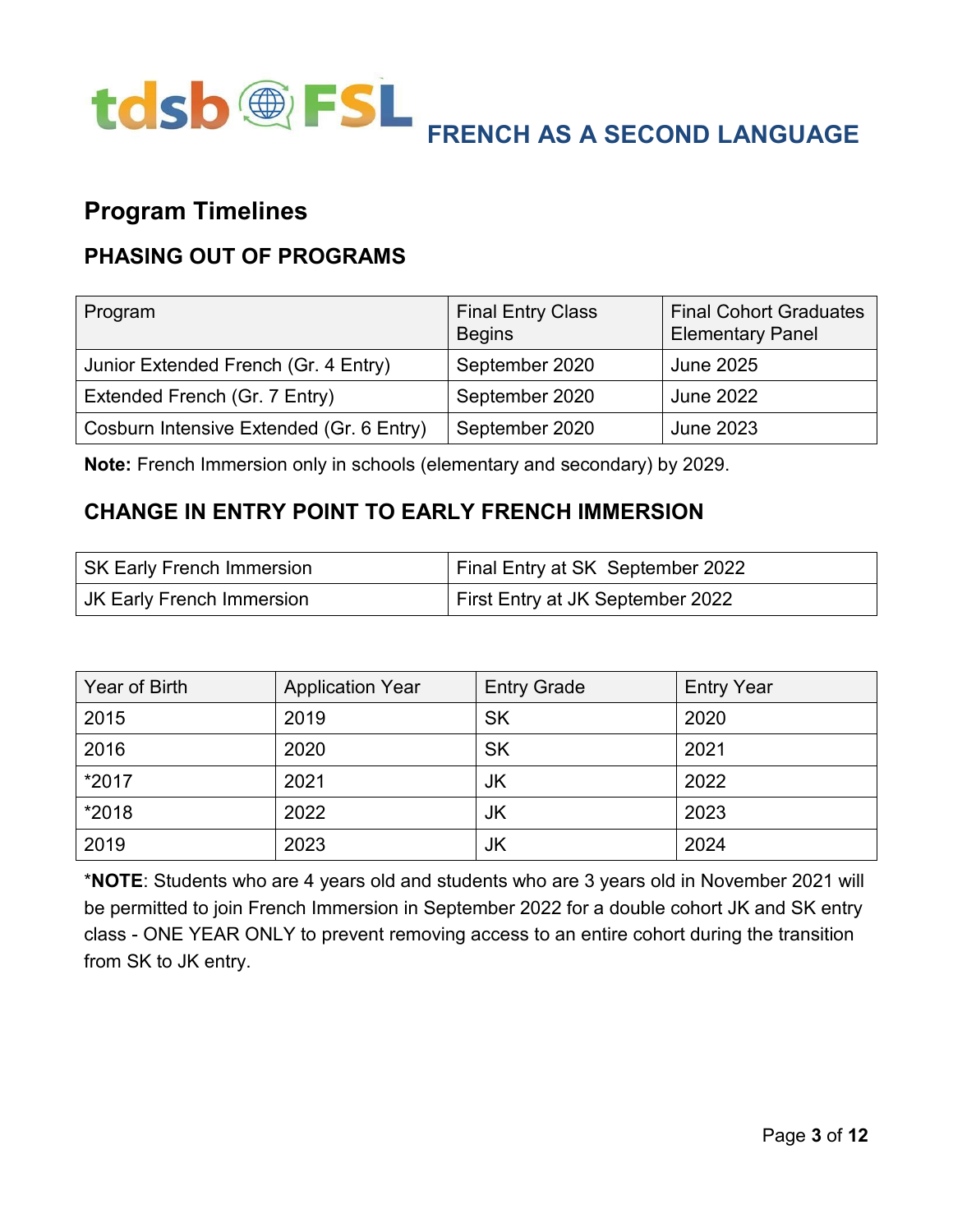

### **EXPANSION OF MIDDLE FRENCH IMMERSION PROGRAM**

| Program                        | First Entry Class Begins | Timeline                                                 |
|--------------------------------|--------------------------|----------------------------------------------------------|
| Middle Immersion (Gr. 4 Entry) | September 2021           | Conversion from JEF to Middle<br>Immersion Complete 2026 |

 \*NOTE: There will be **NO** gap in access to Grade 4 entry to intensive program. Students in Grade 3 in 2019 will apply to Junior Extended French for September 2020, and students in Grade 3 in 2020, will apply to Middle French Immersion for September 2021.

# <span id="page-3-0"></span> **FAQ - Grade 7 Entry Extended French**

 As per recommendations approved at the June 19, 2019 Board meeting, the Grade 7 Entry Extended French program will phase out entirely. The last cohort to enter the Grade 7 Entry Extended French program will begin Grade 7 in September 2020, and will graduate from Grade 8 in June of 2022. There will be no further Grade 7 Entry Extended French programs thereafter.

### **PHASING OUT OF GRADE 7 ENTRY EXTENDED FRENCH**

| Program                                 | <b>Final Entry Class</b><br><b>Begins</b> | <b>Final Cohort</b><br>Graduates<br><b>Elementary Panel</b> | <b>Final Cohort</b><br><b>Graduates Secondary</b> |
|-----------------------------------------|-------------------------------------------|-------------------------------------------------------------|---------------------------------------------------|
| Grade 7 Entry<br><b>Extended French</b> | September 2020                            | <b>June 2022</b>                                            | <b>June 2025</b>                                  |

### **Q#1: My child is already in the Grade 7 Entry Extended French program. Will these changes affect him or her?**

A: No, your child will not be affected by these changes.

#### **Q#2: My child is currently in Grade 6 (2019) and I plan to apply to the Grade 7 Entry Extended French program for September 2020. Will these changes affect us?**

 A: No, your child will not be affected by these changes. Applications for this entry point will be accepted in January 2020 at one of the 14 Grade 7 Extended French program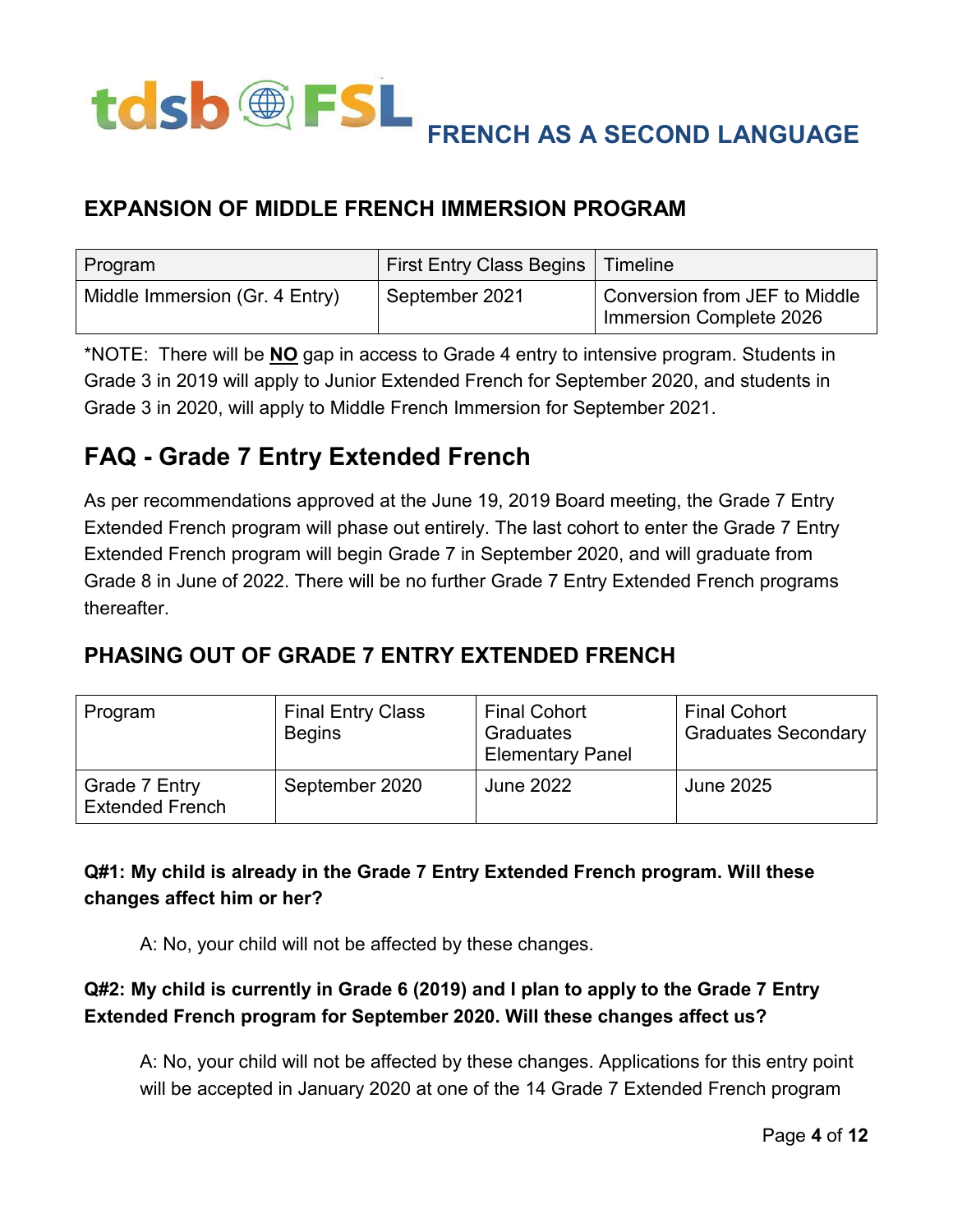

 schools for those interested, in catchment, Grade 6 students wishing to enter the Grade 7 Entry Extended French program in Grade 7 of September 2020.

#### **Q#3: How do I find out where the 14 Grade 7 Entry Extended French programs are located?**

 A: For a listing of the 14 schools that host the Grade 7 Entry Extended French Program, please click on the <u>Other French Programs</u> link below –:

<https://www.tdsb.on.ca/Elementary-School/School-Choices/French-Programs/Other-Programs>

#### **Q#4: My child is already in the Grade 7 Entry Extended French program. Will he or she be able to complete the Extended French program?**

 A: Yes, students who began the Grade 7 Entry Extended French program in September 2019 or prior will be able to complete the Extended French program through secondary school.

### **Q#5: My child is in Grade 5 or younger and we are considering the Grade 7 Entry Extended French program in the future. How will the changes affect us?**

 A: There will be no further entry classes to the Grade 7 Entry Extended French program for September 2021 and beyond. The program will phase out entirely.

## <span id="page-4-0"></span> **FAQ - Grade 6 Intensive Extended French (Cosburn MS)**

 As per recommendations approved at the June 19, 2019 Board meeting, the Grade 6 Intensive Extended French program will phase out entirely. The last cohort to enter the program will begin Grade 6 in September 2020, and will graduate from Grade 8 in June of 2023. There will be no further Grade 6 Intensive Extended French program thereafter.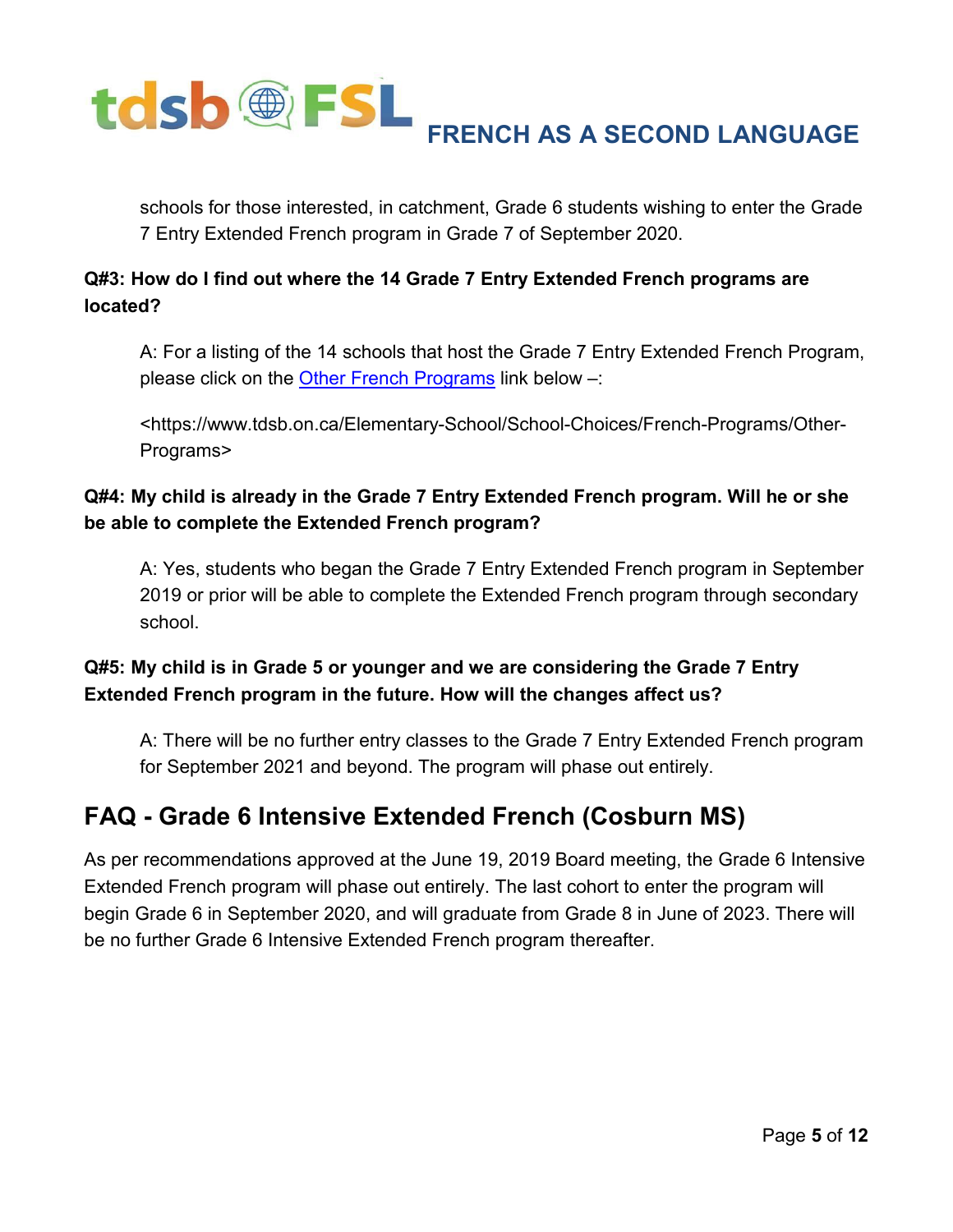

### **PHASING OUT OF GRADE 6 INTENSIVE EXTENDED FRENCH**

| Program                                              | <b>Final Entry Class</b><br><b>Begins</b> | <b>Final Cohort</b><br>Graduates<br><b>Elementary Panel</b> | <b>Final Cohort</b><br><b>Graduates Secondary</b> |
|------------------------------------------------------|-------------------------------------------|-------------------------------------------------------------|---------------------------------------------------|
| Grade 6 Entry<br><b>Intensive Extended</b><br>French | September 2020                            | <b>June 2023</b>                                            | <b>June 2026</b>                                  |

### **Q#1: My child is already in the Grade 6 Intensive Extended French program. Will these changes affect him or her?**

A: No, your child will not be affected by these changes.

### **Q#2: My child is in Grade 5 right now and I plan to apply to the Grade 6 Intensive Extended French program for September 2020. Will these changes affect us?**

 A: No, your child will not be affected by these changes. Applications will be accepted this January 2020 at Cosburn MS for interested, in catchment Grade 5 students wishing to enter the Grade 6 Intensive Extended French program in September 2020.

### **Q#3: How do I find out more information about the Grade 6 Intensive Extended French program at Cosburn MS?**

 A: For more information about the Grade 6 Intensive Extended Program at Cosburn MS, please click on the following link: https://schoolweb.tdsb.on.ca/cosburn/Intensive-Extended-French

### **Q#4: My child is already in the Grade 6 Intensive Extended French program, will he or she be able to complete the Extended French program?**

 A: Yes, students who began the Grade 6 Intensive Extended French program in September 2019 or prior will be able to complete the Extended French program through secondary school.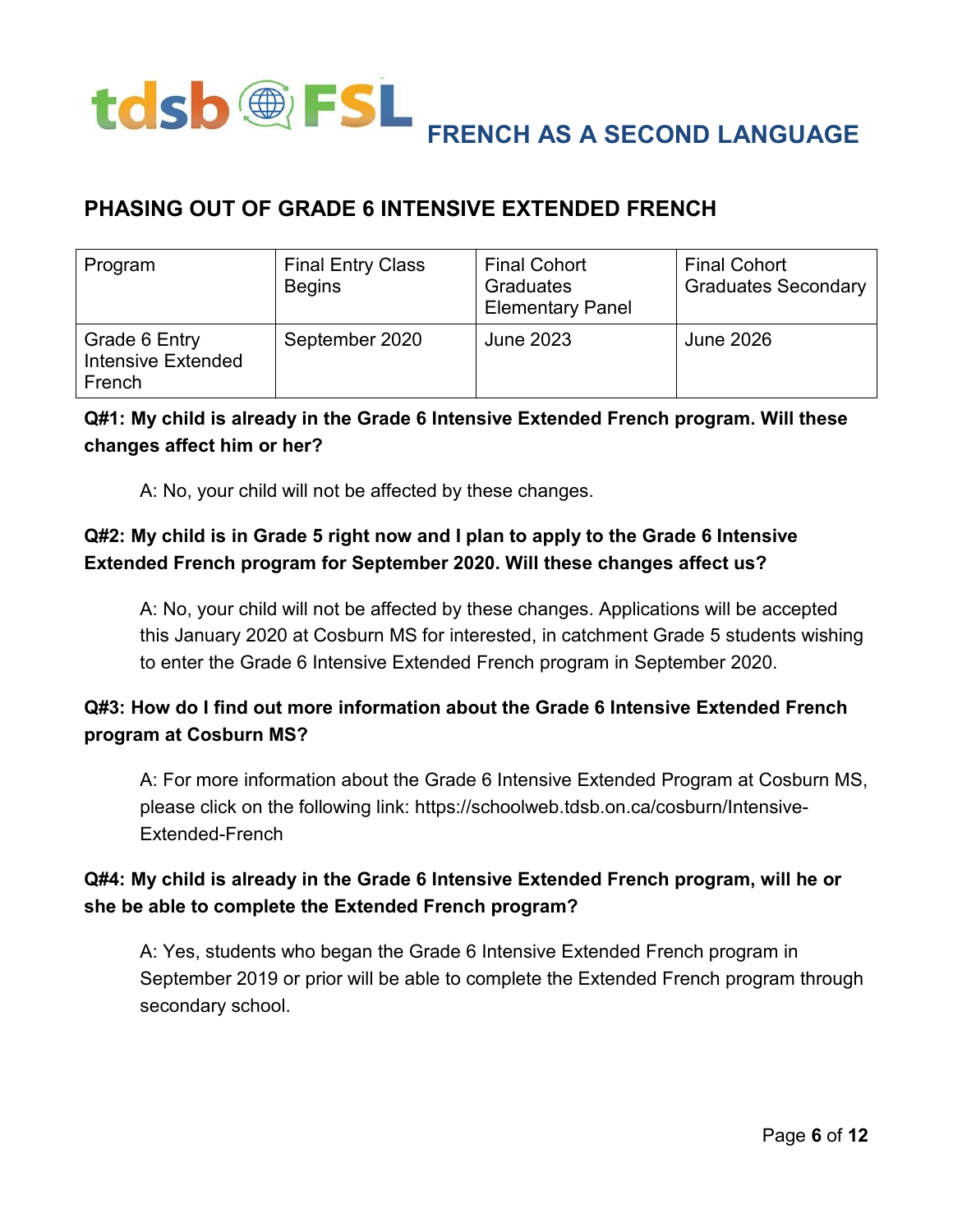

#### **Q#5: My child is in Grade 4 or younger and we are considering the Grade 6 Intensive Extended French program in the future. How will the changes affect us?**

 A: There will be no further entry classes to the Grade 6 Intensive Extended French program for September 2021 and beyond. The program will phase out entirely.

## <span id="page-6-0"></span> **FAQ - Grade 4 Junior Extended French**

 As per recommendations approved at the June 19, 2019 Board meeting, the Junior Extended French program will be changed to the Middle Immersion program beginning in September 2021. As the Middle Immersion program phases in, the Junior Extended French program will phase out.

#### **Q#1: My child is already in the Junior Extended French program. Will these changes affect him or her?**

A: No, your child will not be affected by these changes.

### **Q#2: My child is in Grade 3 right now and I plan to apply to the Junior Extended French program for September 2020. Will these changes affect us?**

 A: No, your child will not be affected by these changes. Applications will be accepted this January (2020) for interested Grade 3 students wishing to enter the Junior Extended French program in Grade 4 of September 2020.

### **Q#3: My child is in Grade 2 or younger and we are considering the Junior Extended French program in the future. How will the changes affect us?**

 A: Beginning in September 2021, the Grade 4 Entry program will be Middle French Immersion. The Middle French Immersion program will offer 100% instruction in French for Grades 4-5 and 75% instruction in French for Grades 6, 7 and 8. Students may continue the French Immersion program in secondary school and may complete the certificate of Bilingual Studies, French Immersion. Interested families may submit an online application to this program in January of the year the students are in Grade 3. The first applications to this program will be accepted for students in Grade 3 in January 2021 to begin Middle French Immersion in September 2021.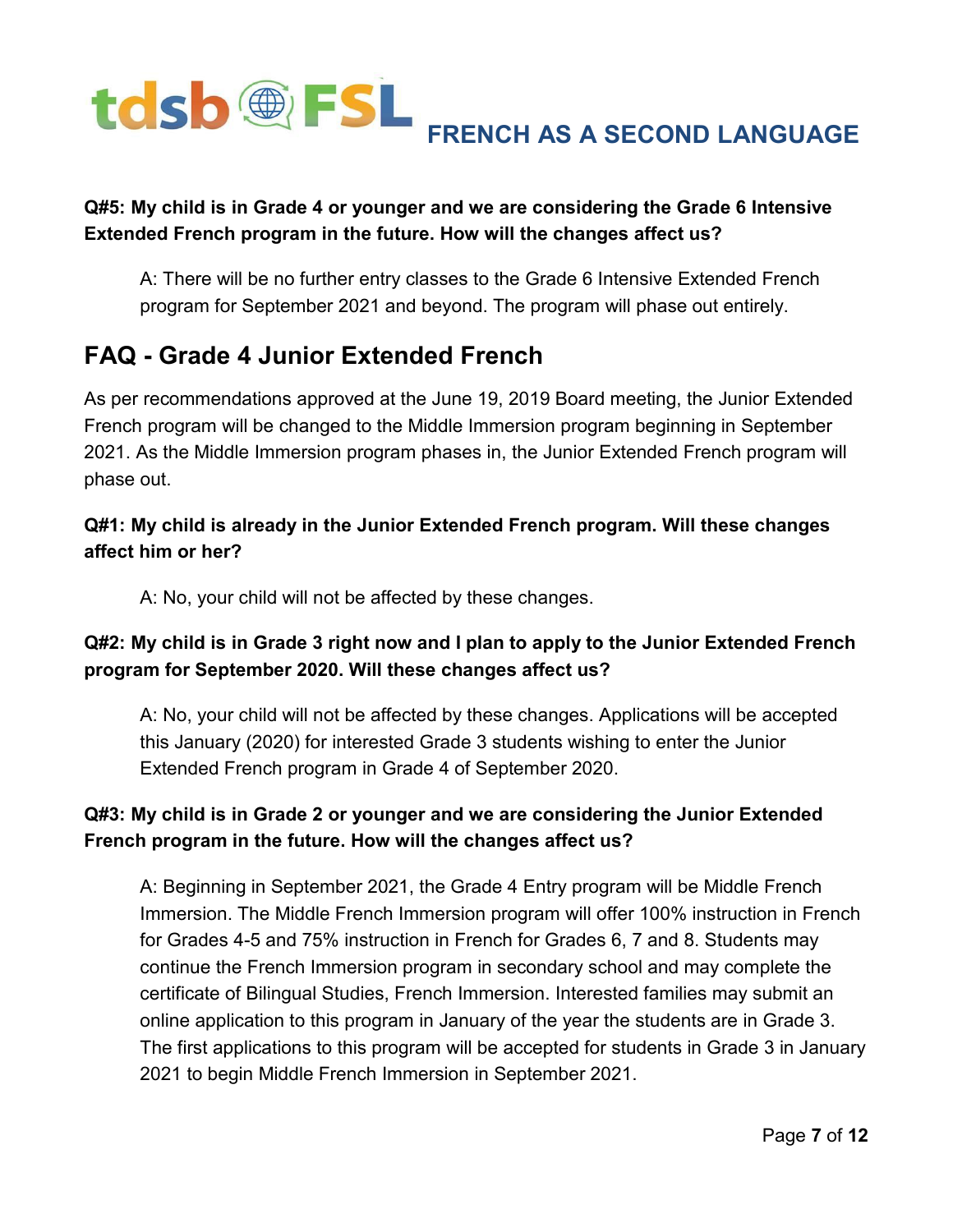

#### **Q#4: My child is already in the Junior Extended French program. Will he or she be able to complete the Junior Extended French program?**

 A: Yes, students who began the Junior Extended French in September 2019 or prior will be able to complete the Junior Extended French through secondary school.

#### **Q#5: My child is in Grade 3 right now and I plan to apply to the Junior Extended French program for September 2020. Will he or she be able to complete the Junior Extended French program?**

 A: Students who begin Junior Extended French in September 2020 will be able to complete Grade 8 in Extended French. There will be no new Grade 9 Extended French in September 2025. Students who complete the Grade 8 Junior Extended French program in June of 2025 and who are interested in a continuation of program will be accommodated in the French Immersion program in Grade 9 in September 2025 at their local FI secondary school.

### <span id="page-7-0"></span> **FAQ - Grade 4 Middle Immersion**

 Early intensity matters for students maintaining and building further language proficiency; there are higher proficiency rate when the onset is more intense in terms of exposure. The Grade 4 Middle Immersion Program will permit students to blend with the Early Immersion Program entry students at the onset of the secondary level to continue their studies. This may permit more secondary schools to offer a more fulsome menu of courses in French with a variety of depth and breadth to compulsory and elective courses.

#### **Q#1: Where will the new Middle French Immersion sites be located?**

 A: To begin, the existing Junior Extended French program sites will transition to serve as the new Middle Immersion sites. Changes may occur in the future in accordance with board procedures.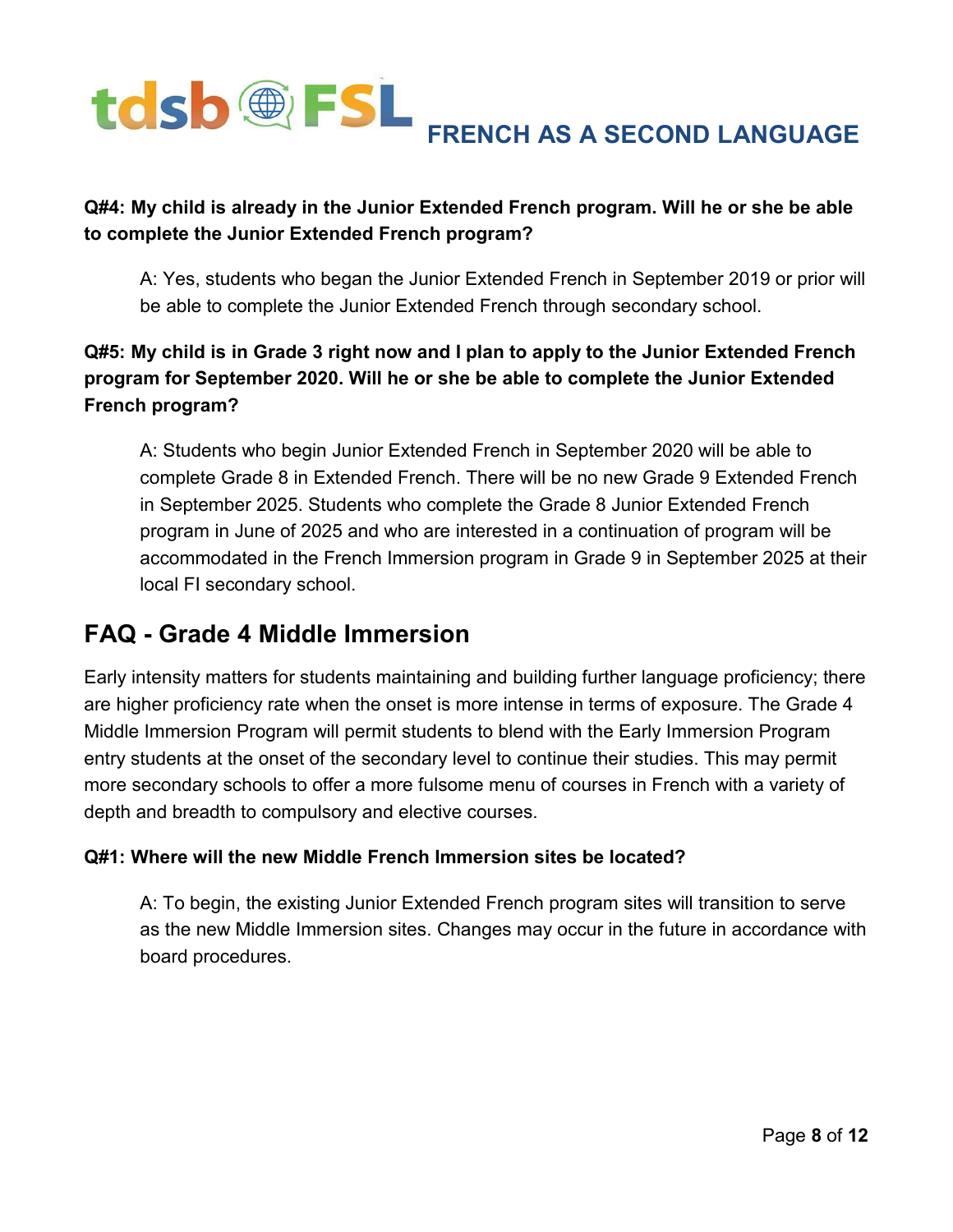# tdsb®FSL  **FRENCH AS A SECOND LANGUAGE**

| Middle Immersion Model (Grade. 4 Entry Point) | Hours |
|-----------------------------------------------|-------|
| Grade 4 (100%)                                | 900   |
| Grade 5 (100%)                                | 900   |
| Grade 6 (75%)                                 | 675   |
| Grade 7 (75%)                                 | 675   |
| Grade 8 (75%)                                 | 675   |
| <b>Total Number of Hours</b>                  | 3800  |

 \*\*In Middle Immersion, Grade 4-5, all subjects will be taught in French. Grade 6-8 all subject taught in French with the exception of English Language, and Science.

#### **Q#2: Why is Math in the Grade 4 Middle Immersion program taught in French?**

 A: As the Grade 4 Middle Immersion program is a second entry point to the only intensive French Language program in TDSB as of 2022, for consistency of programming and in order to meet the Ministry of Education requirements for French Immersion hours, the Math curriculum is taught in French. In addition, the following applies:

- the specific mathematical vocabulary has many identical words between French and English - i.e., the words resemble one another a great deal in both languages
- abstract concepts can be explained and represented with the support of symbols, drawings, concrete materials (manipulatives) which supports and enhances learning of both the concepts and the language
- students can demonstrate their understanding of these concepts with the help of symbols, drawings and concrete materials which allows teachers to evaluate understanding of math concepts independently of productive language skills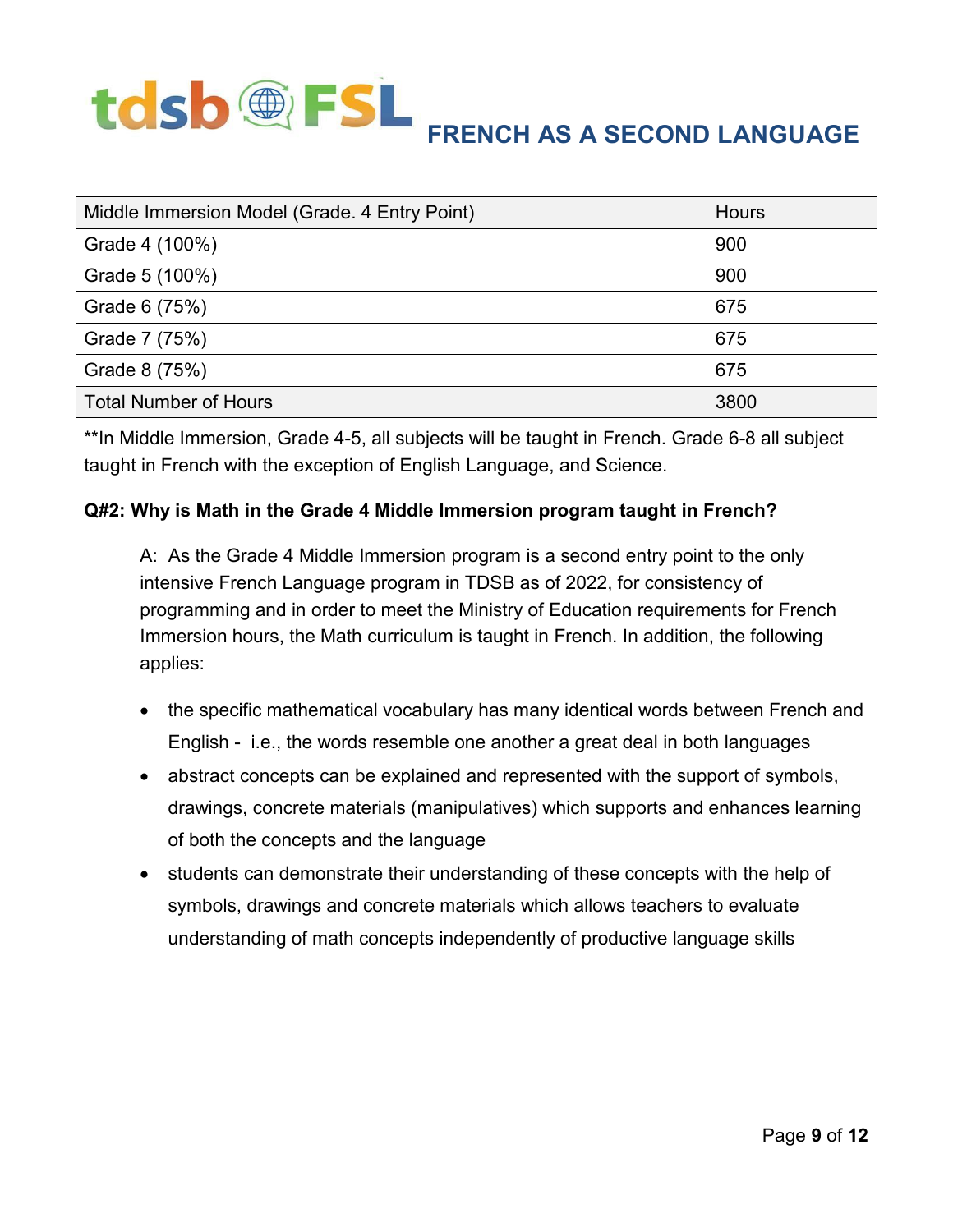

## <span id="page-9-0"></span> **FAQ - JK Early French Immersion**

 The entry point to Early French Immersion is currently Senior Kindergarten. As per recommendations approved at the June 19, 2019 Board meeting, the entry point will change to Junior Kindergarten for September 2022. There will be one transition year wherein students in Junior Kindergarten and Senior Kindergarten will be eligible to apply to the Early French Immersion program. From that year forward, students will enter Early French Immersion in Junior Kindergarten.

#### **Q#1: What is Early French Immersion?**

 A: Early French Immersion programs are designed for students who do not speak French at home. The Early French Immersion program provides the maximum French language experience available in our schools. All class activities are conducted in French until the end of Grade 3 although some specialist subjects like Physical Education may be taught in English. English is introduced in Grade 4. After Grade 8, students continue the French Immersion program at designated secondary schools. Students who successfully complete a minimum of 10 credits in French at the secondary school level are eligible for a Certificate of Bilingual Studies in French.

#### **Q#2: My child is currently in Junior Kindergarten. Will this change affect us?**

 A: No, the first cohort to enter Junior Kindergarten will be in September 2022. Interested families will have an opportunity to apply to this program online when their child is 3 years old in November 2021.

#### **Q#3: My child is currently 3 years old (DOB 2016). Will this change affect us?**

 A: No, the first cohort to enter Junior Kindergarten will be in September 2022. Interested families will have an opportunity to apply to this program online when their child is 3 years old in November 2021.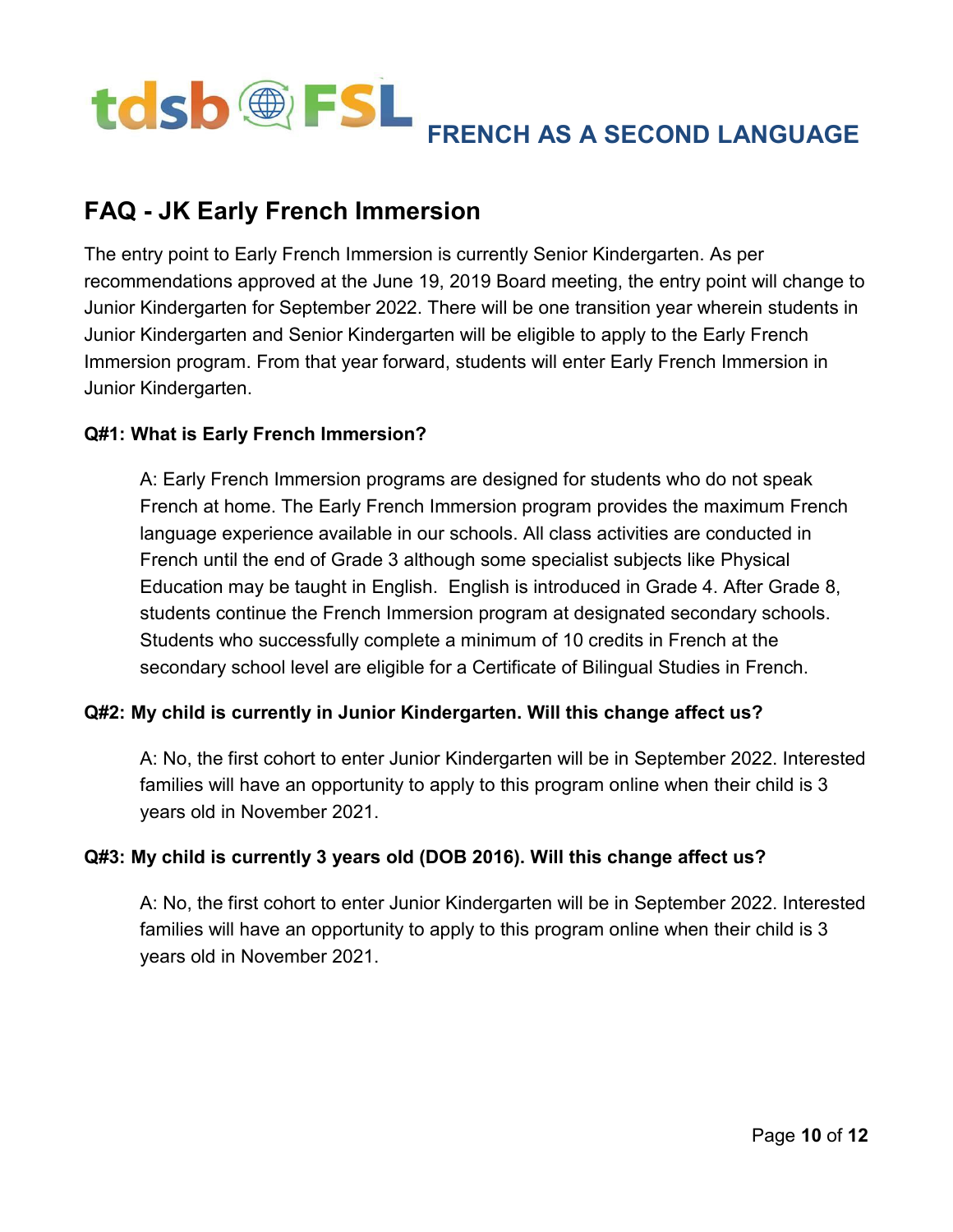

#### **Q#4: My child is currently 2 years old (DOB 2017). How will these changes affect us?**

 A: This cohort of children may apply to Early French Immersion in 2021 to begin in Junior Kindergarten in September of 2022. This cohort will include students born in 2018 as well resulting in a one-time Junior Kindergarten and Senior Kindergarten entry class.

#### **Q#5: My child is currently 1 year old or younger (DOB 2018, 2019 and beyond). How will these changes affect us?**

A: Children in this age group and beyond will apply the year the child is 3 years old.

#### **Q#6: How will I apply to the program?**

 A: The application to the Early Immersion program will remain an online process. The year your child is 3 years old, please visit www.tdsb.on.ca/french for information on how to submit an application online.

| Early French Immersion Model (JK Entry Point) | <b>Hours</b> |
|-----------------------------------------------|--------------|
| <b>JK Entry (100%)</b>                        | 900          |
| SK (100%)                                     | 900          |
| Grade 1 (100%)                                | 900          |
| Grade 2 (100%)                                | 900          |
| Grade 3 (100%)                                | 900          |
| Grade 4-8 (50%)                               | 450          |
| <b>Total Number of Hours</b>                  | 6750         |

**Note:** The EDU requirements for French Immersion are 3800 hours.

 \*\*In Early French Immersion, Junior Kindergarten-3, all subjects will be taught in French (however, some specialist subjects may be taught in English i.e., a PREP coverage subject). Grade 4-8 becomes a half-day program with the following subjects taught in French - French Language, Math, Social Studies.